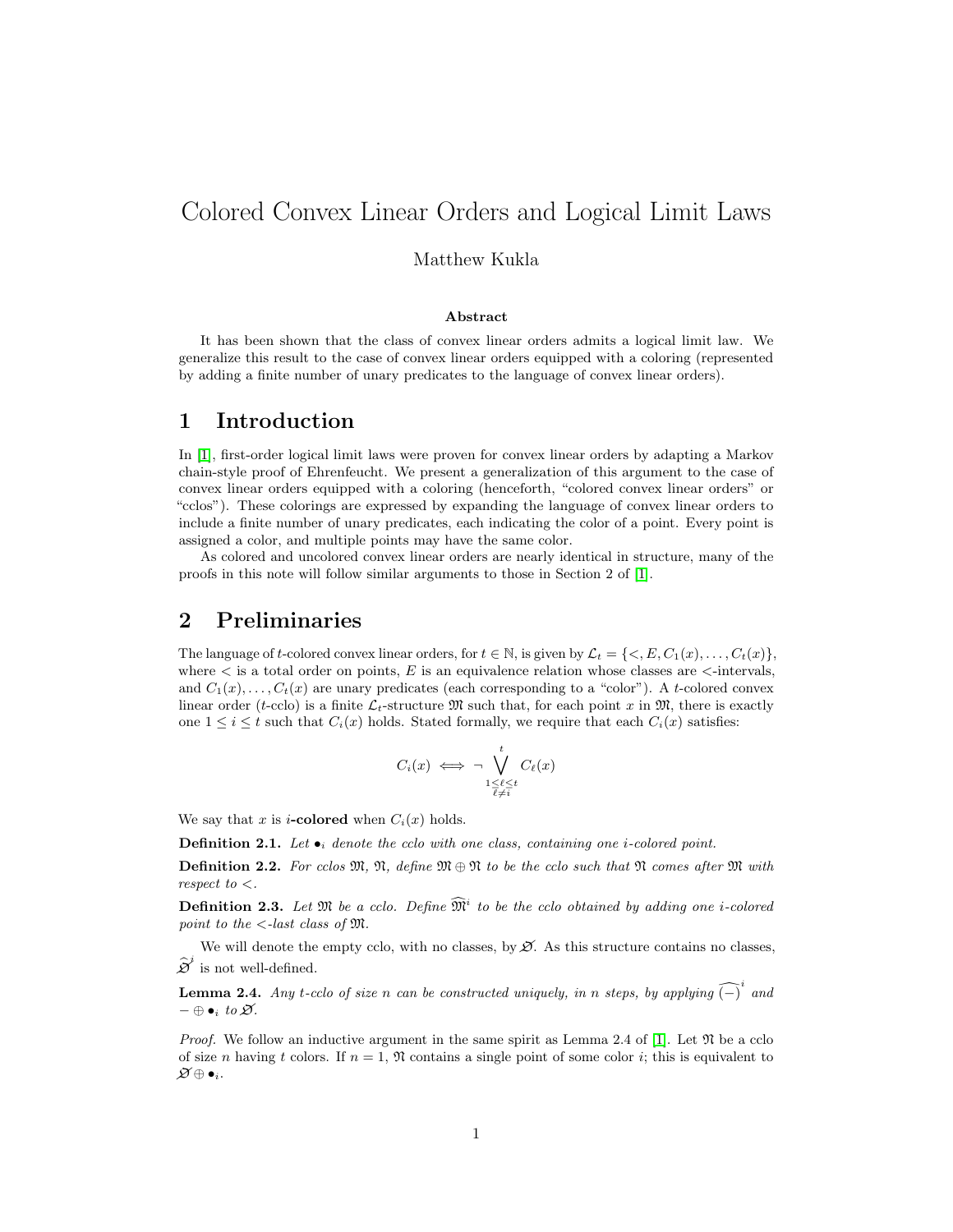Assume now that any cclo of size  $n - 1$  can be constructed from the above operations. For some cclo  $\mathfrak N$  of size n, let  $\mathfrak M$  denote  $\mathfrak N$  minus the  $\lt$ -last point. If the last class of  $\mathfrak N$  contains exactly one *i*-colored point,  $\mathfrak{N} \simeq \mathfrak{M} \oplus \bullet_i$ . Otherwise, the last point of  $\mathfrak{N}$  is obtained as  $\widehat{\mathfrak{M}}^i$ .

We write  $\mathfrak{M} \equiv_k \mathfrak{N}$  to mean structures  $\mathfrak{M}$ ,  $\mathfrak{N}$  agree up to first-order sentences with a maximum quantifier depth of k. This is equivalent to requiring that Duplicator has a winning strategy in a length  $k$  Ehrenfeucht–Fraïssé game.

<span id="page-1-1"></span><span id="page-1-0"></span>**Lemma 2.5.** Let  $\mathfrak{M}, \mathfrak{N}, \mathfrak{M}', \mathfrak{N}'$  be cclos with  $\mathfrak{M} \equiv_k \mathfrak{N}$  and  $\mathfrak{M}' \equiv_k \mathfrak{N}'$ . Then,  $\mathfrak{M} \oplus \mathfrak{M}' \equiv_k \mathfrak{N} \oplus \mathfrak{N}'$ . **Lemma 2.6.** Suppose  $\mathfrak{M} \equiv_k \mathfrak{N}$ , then,  $\widetilde{\mathfrak{M}}^i \equiv_k \widehat{\mathfrak{N}}^i$ .

<span id="page-1-2"></span>**Lemma 2.7.** For a cclo  $\mathfrak{M}$  and  $k \in \mathbb{N}$ , there exists  $\ell \in \mathbb{N}$  such that for all  $s, t > \ell$ ,

$$
\bigoplus_s \mathfrak{M} \equiv_k \bigoplus_t \mathfrak{M}
$$

Proofs of [2.5,](#page-1-0) [2.6,](#page-1-1) and [2.7](#page-1-2) are identical to those of Lemmas 2.7, 2.8, and 2.10 respectively in [\[1\]](#page-2-0).

# <span id="page-1-3"></span>3 Constructing a Markov chain

Fix a first-order sentence  $\varphi$  in  $\mathcal{L}_t$  with quantifier rank k. We associate a Markov chain  $M_\varphi$  to  $\varphi$ in a manner similar to the uncolored case.

For a  $\equiv_k$ -class C, and any  $\mathfrak{M} \in C$ , define

$$
C \oplus \bullet_i := \left[\mathfrak{M} \oplus \bullet_i\right]_{\equiv_k} \ , \ \widehat{C}^i := \left[\widehat{\mathfrak{M}}^i\right]_{\equiv_k}
$$

As in the uncolored case, any choice of representative  $\mathfrak{M}$  will yield a  $\equiv_k$ -equivalent result. We define  $M_{\varphi}$  recursively. The starting state is  $[\varnothing]_{\equiv_k}$ . There are t possible transitions out of  $[\varnothing]_{\equiv_k}$ . to  $[\bullet_1]_{\equiv_k}, \ldots, [\bullet_t]_{\equiv_k}$  each having probability  $1/t$ . These initial transitions move only to cclos obtained from  $-\oplus \bullet_i$  due to the fact that  $\widehat{(-)}^i$  is not well-defined on  $\mathfrak{D}$ . For every  $[\mathfrak{M}]_{\equiv_k}$  with  $\mathfrak{M} \not\simeq \mathcal{B}$ , there are  $1/2t$  transitions: one to  $\left[ \widehat{\mathfrak{M}}^{i} \right]$  $\mathbf{z}_{k} \equiv_{k} \text{ and one to } [\mathfrak{M} \oplus \bullet_i]_{\equiv_k}, \text{ for each } 1 \leq i \leq t.$ Because any t-cclo can be constructed uniquely by applying  $-\oplus \bullet_i$  and  $\widehat{(-)}^i$  to  $\mathscr{D}$  n times, this procedure will uniformly randomly sample all t-cclo structures of size n.



Figure 1: Diagram of  $M_{\varphi}$  with transition probabilities.